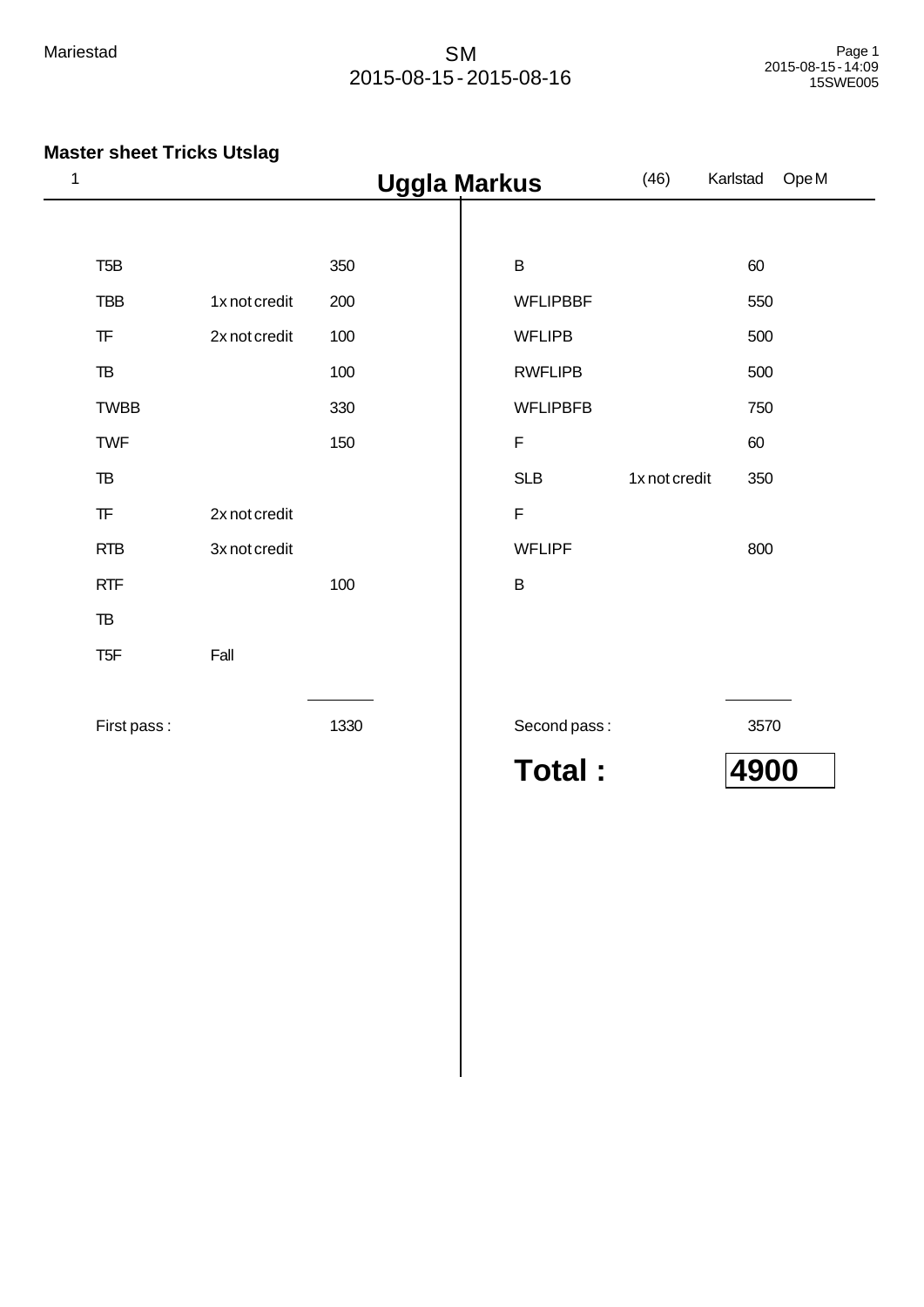| $\sqrt{2}$  |        | Modén Jimmy   | (32) | Skag | Ope M |
|-------------|--------|---------------|------|------|-------|
|             |        |               |      |      |       |
| $\mathsf S$ | 40     | <b>WO</b>     | Fall |      |       |
| ${\sf RS}$  | 40     |               |      |      |       |
| $\sf B$     | 60     |               |      |      |       |
| $\mathsf F$ | 60     |               |      |      |       |
| RB          | 60     |               |      |      |       |
| RF          | 60     |               |      |      |       |
| $\mathsf O$ | $90\,$ |               |      |      |       |
| RO          | $90\,$ |               |      |      |       |
| WB          | $80\,$ |               |      |      |       |
| WF          | $80\,$ |               |      |      |       |
|             |        |               |      |      |       |
| First pass: | 660    | Second pass:  |      |      |       |
|             |        | <b>Total:</b> |      | 660  |       |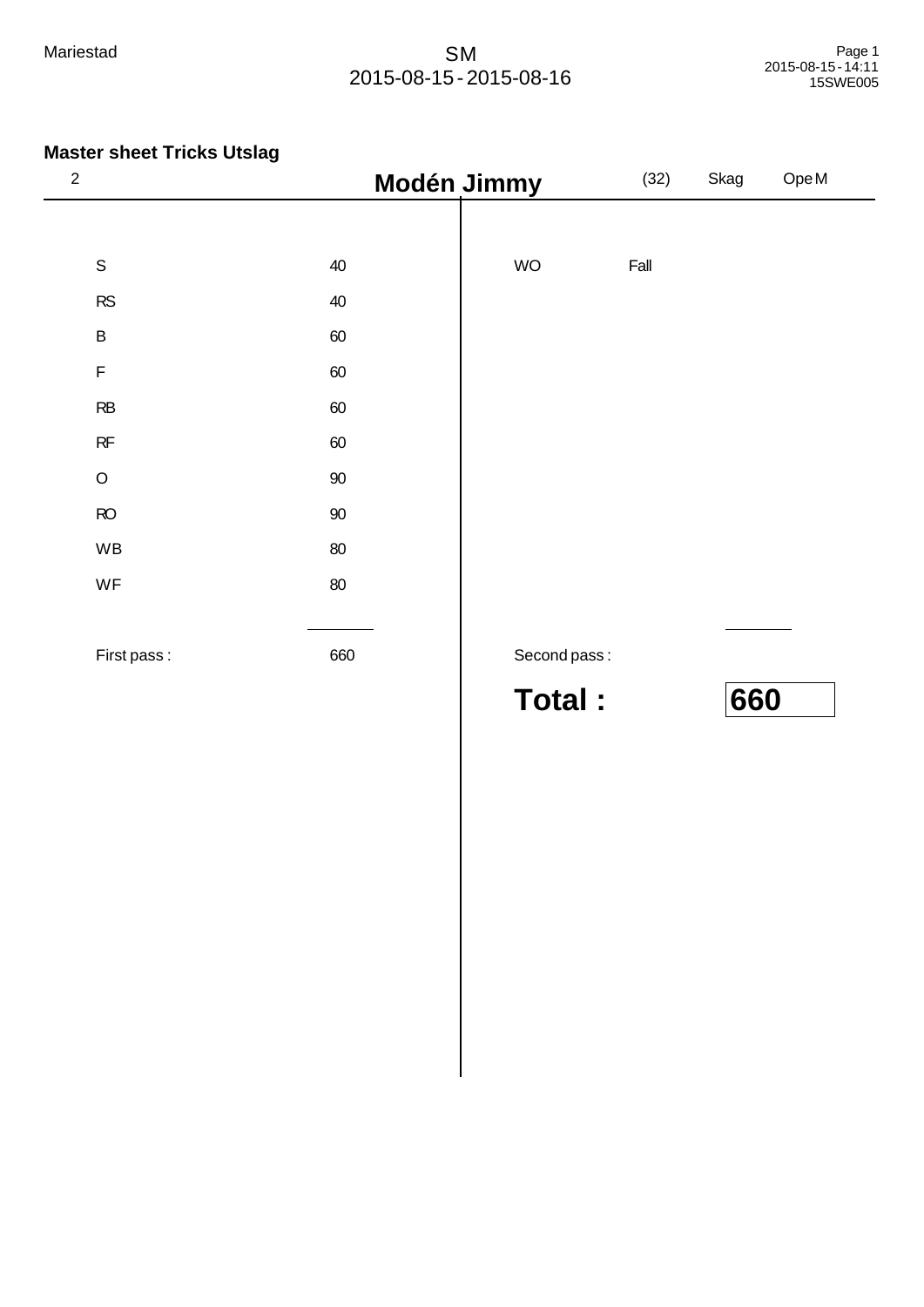# **Master sheet Tricks Utslag**

| $\ensuremath{\mathsf{3}}$                                                                   |             | <b>Skande Ulf</b> |                                                  | (41) | Trekanten OpeM |
|---------------------------------------------------------------------------------------------|-------------|-------------------|--------------------------------------------------|------|----------------|
|                                                                                             |             |                   |                                                  |      |                |
| 2SKIS                                                                                       |             |                   | WO                                               |      | 150            |
| WO                                                                                          |             | 110               | WB                                               |      | $80\,$         |
| $\sf B$                                                                                     |             | $30\,$            | WF                                               |      | $80\,$         |
| $\mathsf F$                                                                                 |             | $30\,$            | $\sf B$                                          |      | 60             |
| $\mathsf{RB}$                                                                               |             | $30\,$            | $\mathsf F$                                      |      | 60             |
| $\mathsf{RF}$                                                                               |             | $30\,$            | RB                                               |      | $60\,$         |
| $\mathsf{L}\mathsf{B}$                                                                      |             | $70\,$            | RF                                               |      | 60             |
| $\mathsf{LF}% _{0}\left( \mathcal{N}\right) \equiv\mathsf{LF}_{0}\left( \mathcal{N}\right)$ |             | $70\,$            | $\hbox{O}$                                       |      | $90\,$         |
| RLB                                                                                         |             | $70\,$            | $\mathsf{RO}$                                    |      | $90\,$         |
| RLF                                                                                         |             | $70\,$            | $\ensuremath{\mathsf{TB}}$                       |      | 100            |
| 1SKI                                                                                        |             |                   | $\ensuremath{\mathsf{T}}\ensuremath{\mathsf{F}}$ | Fall |                |
| $\mathsf{L}\mathsf{B}$                                                                      |             | 110               |                                                  |      |                |
| $\mathsf{LF}% _{0}\left( \mathcal{N}\right) \equiv\mathsf{LF}_{0}\left( \mathcal{N}\right)$ | out of time |                   |                                                  |      |                |
|                                                                                             |             |                   |                                                  |      |                |
| First pass:                                                                                 |             | 620               | Second pass:                                     |      | 830            |

**Total : 1450**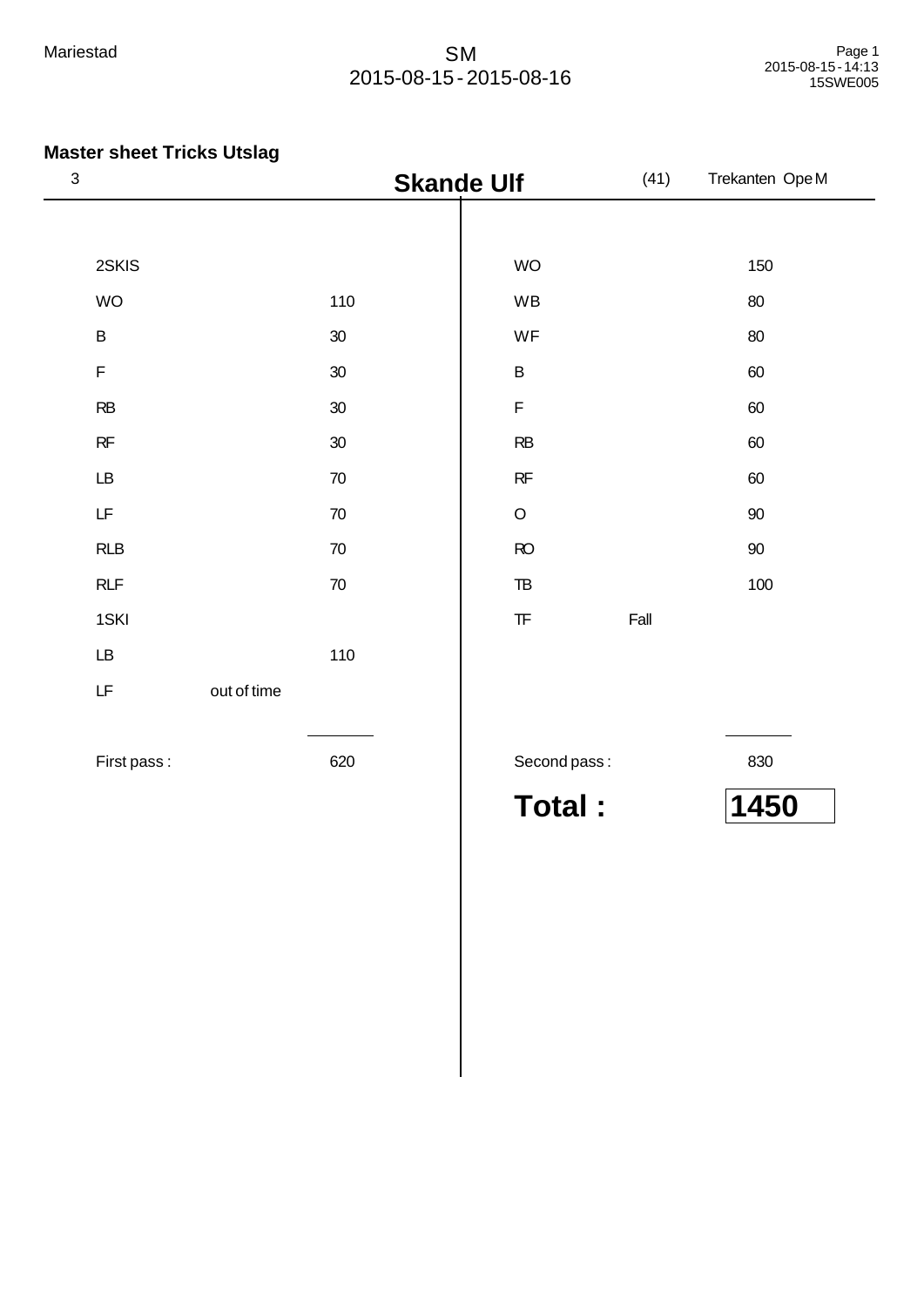| $\overline{\mathbf{4}}$                          |               | <b>Jonsson Magnus</b> |              | (22)          | Ope M<br>Karlstad |
|--------------------------------------------------|---------------|-----------------------|--------------|---------------|-------------------|
|                                                  |               |                       |              |               |                   |
| $\mathsf{T}\mathsf{B}$                           |               | 100                   | SLB          | 2x not credit | 350               |
| $\ensuremath{\mathsf{T}}\ensuremath{\mathsf{F}}$ |               | 100                   | $\mathsf F$  |               | 60                |
| <b>RTB</b>                                       |               | 100                   | $\sf B$      |               | 60                |
| RTF                                              | 2x not credit | 100                   | <b>WBB</b>   |               | 150               |
|                                                  |               |                       | <b>RWBB</b>  |               | 150               |
|                                                  |               |                       | BB           | 3x not credit |                   |
|                                                  |               |                       | <b>RBB</b>   | 3x not credit |                   |
|                                                  |               |                       | $\mathsf F$  |               |                   |
|                                                  |               |                       | WB           |               | $80\,$            |
|                                                  |               |                       | WF           |               | $80\,$            |
|                                                  |               |                       | <b>WO</b>    | Fall          |                   |
|                                                  |               |                       |              |               |                   |
| First pass:                                      |               | 400                   | Second pass: |               | 930               |
|                                                  |               |                       | Total:       |               | 1330              |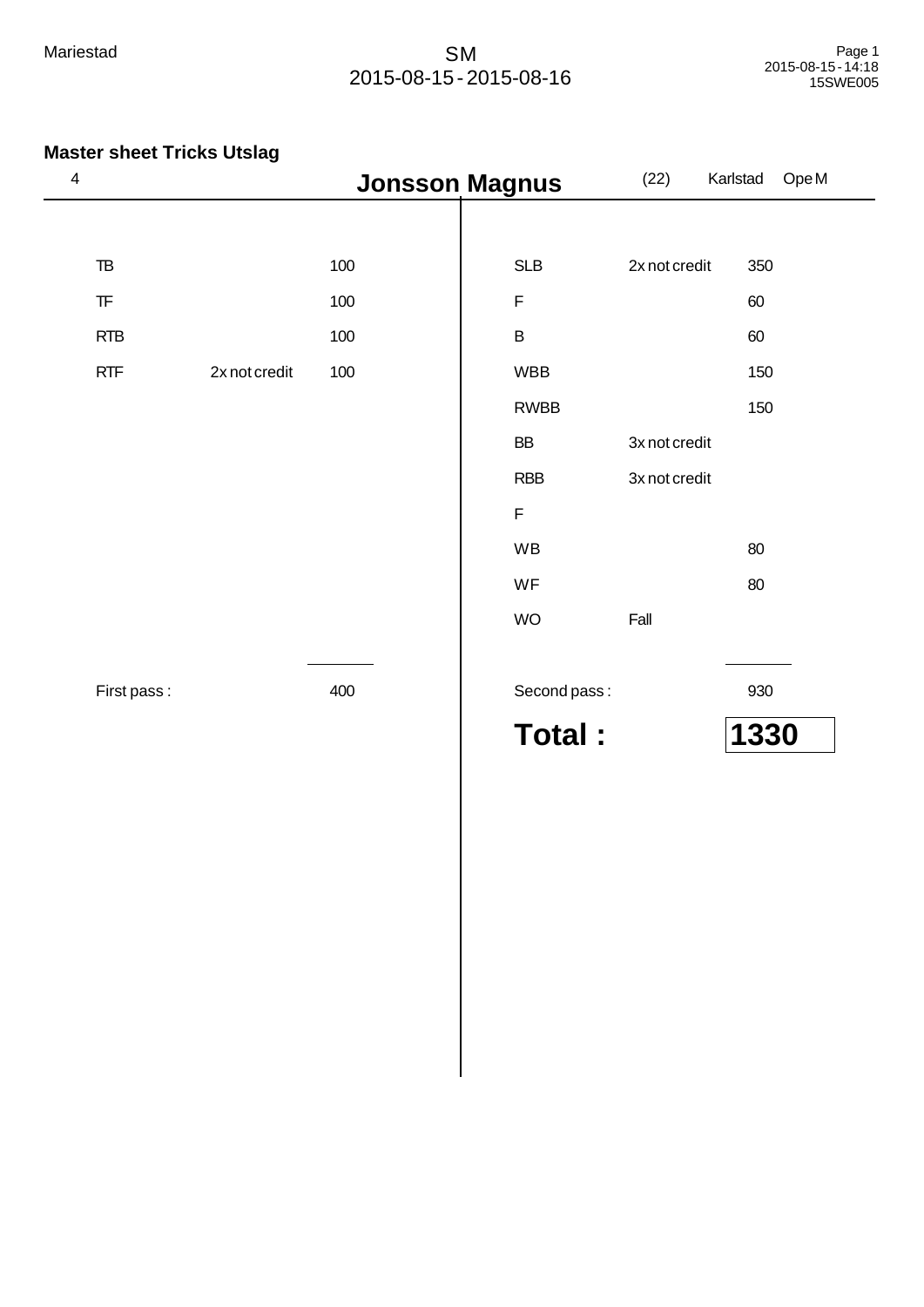| $\mathbf 5$                                                                                 |               |        | <b>Rudhag Dan</b> | (37) | Göteborg Ope M |
|---------------------------------------------------------------------------------------------|---------------|--------|-------------------|------|----------------|
|                                                                                             |               |        |                   |      |                |
| 2SKIS                                                                                       |               |        | $\mathbb S$       |      | 40             |
| ${\mathsf S}$                                                                               |               | $20\,$ | RS                |      | 40             |
| ${\sf RS}$                                                                                  |               | $20\,$ | $\sf B$           |      | 60             |
| $\sf B$                                                                                     |               | 30     | $\mathsf F$       |      | 60             |
| $\mathsf F$                                                                                 |               | $30\,$ | RB                |      | 60             |
| ${\sf RB}$                                                                                  |               | $30\,$ | $\sf RF$          |      | 60             |
| RF                                                                                          |               | $30\,$ | WB                |      | 80             |
| $\mathsf O$                                                                                 |               | 40     | WF                |      | 80             |
| $\mathsf{RO}$                                                                               |               | 40     | $\mathsf O$       |      | $90\,$         |
| WB                                                                                          | 2x not credit | 50     | $\mathsf{RO}$     |      | $90\,$         |
| $\mathsf F$                                                                                 | 3x not credit |        | <b>WO</b>         |      | 150            |
| $\sf B$                                                                                     |               |        |                   |      |                |
| $\mathsf{LF}% _{0}\left( \mathcal{N}\right) \equiv\mathsf{LF}_{0}\left( \mathcal{N}\right)$ | out of time   |        |                   |      |                |
|                                                                                             |               |        |                   |      |                |
| First pass:                                                                                 |               | 290    | Second pass:      |      | 810            |
|                                                                                             |               |        | <b>Total:</b>     |      | 1100           |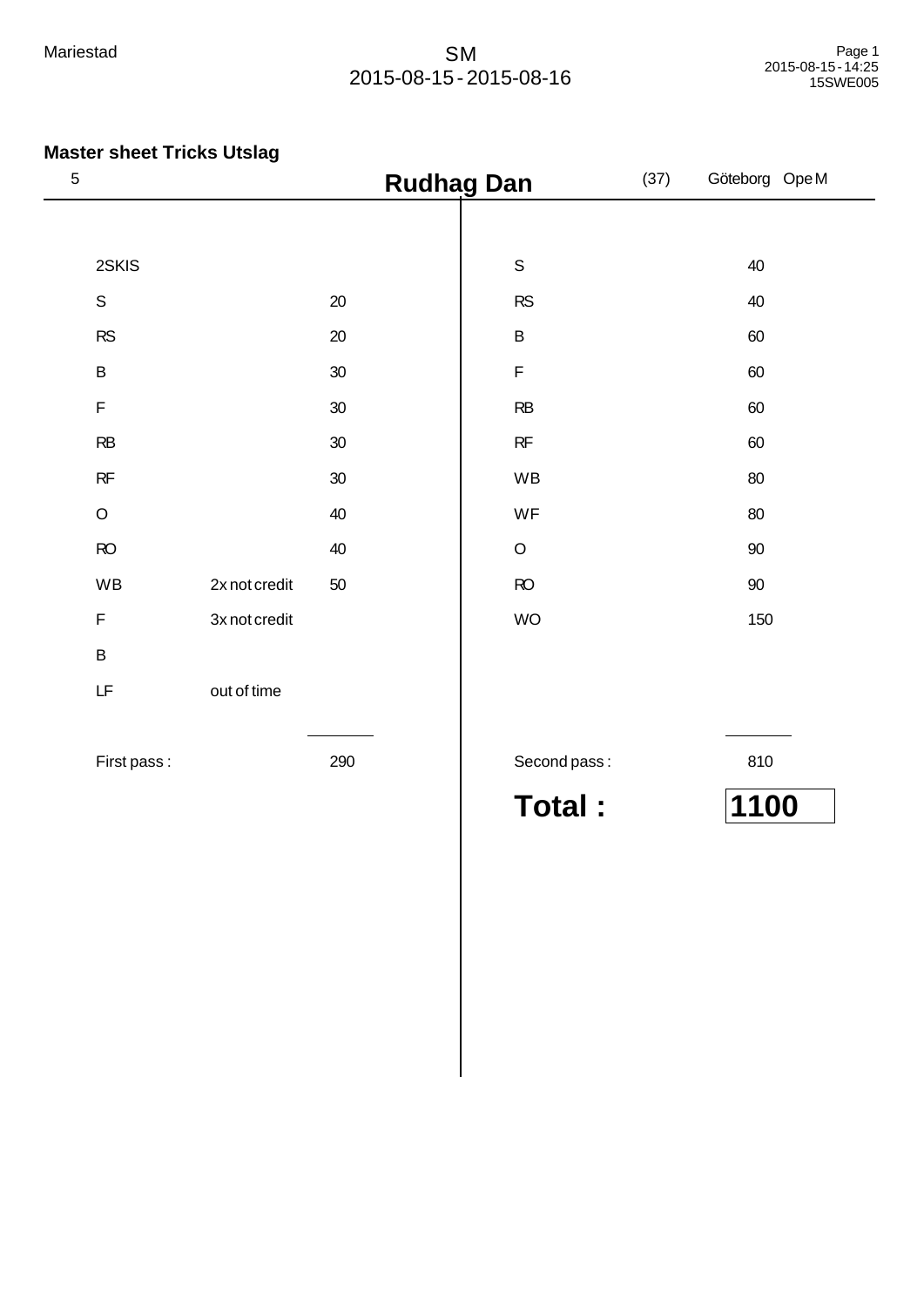|                                                                                             |               | <b>Waldefeldt Karl</b> |               | (49)          | VänersborgOpeM |
|---------------------------------------------------------------------------------------------|---------------|------------------------|---------------|---------------|----------------|
|                                                                                             |               |                        |               |               |                |
| $\ensuremath{\mathsf{T}}\ensuremath{\mathsf{B}}$                                            |               | 100                    | WB            |               | 80             |
| $\ensuremath{\mathsf{T}}\ensuremath{\mathsf{F}}$                                            |               | 100                    | WF            |               | 80             |
| <b>TWB</b>                                                                                  | 2x not credit | 150                    | <b>RWB</b>    |               | 80             |
| <b>TWF</b>                                                                                  |               | 150                    | <b>RWF</b>    |               | 80             |
| ${\sf TS}$                                                                                  | 2x not credit | 130                    | $\sf B$       |               | 60             |
| $\mathsf{L}\mathsf{B}$                                                                      |               | 110                    | ${\sf BB}$    |               | 90             |
| $\mathsf{LF}% _{0}\left( \mathcal{N}\right) \equiv\mathsf{LF}_{0}\left( \mathcal{N}\right)$ | out of time   |                        | <b>RBB</b>    |               | $90\,$         |
|                                                                                             |               |                        | $\mathsf F$   |               | 60             |
|                                                                                             |               |                        | $\sf B$       |               |                |
|                                                                                             |               |                        | $\sf RF$      |               | 60             |
|                                                                                             |               |                        | RB            |               | 60             |
|                                                                                             |               |                        | <b>WBB</b>    |               | 150            |
|                                                                                             |               |                        | <b>RWBB</b>   | 4x not credit |                |
|                                                                                             |               |                        | $\mathsf F$   |               |                |
|                                                                                             |               |                        | $\mathbb S$   | out of time   |                |
|                                                                                             |               |                        | RS            |               |                |
|                                                                                             |               |                        |               |               |                |
| First pass:                                                                                 |               | 740                    | Second pass:  |               | 890            |
|                                                                                             |               |                        | <b>Total:</b> |               | 1630           |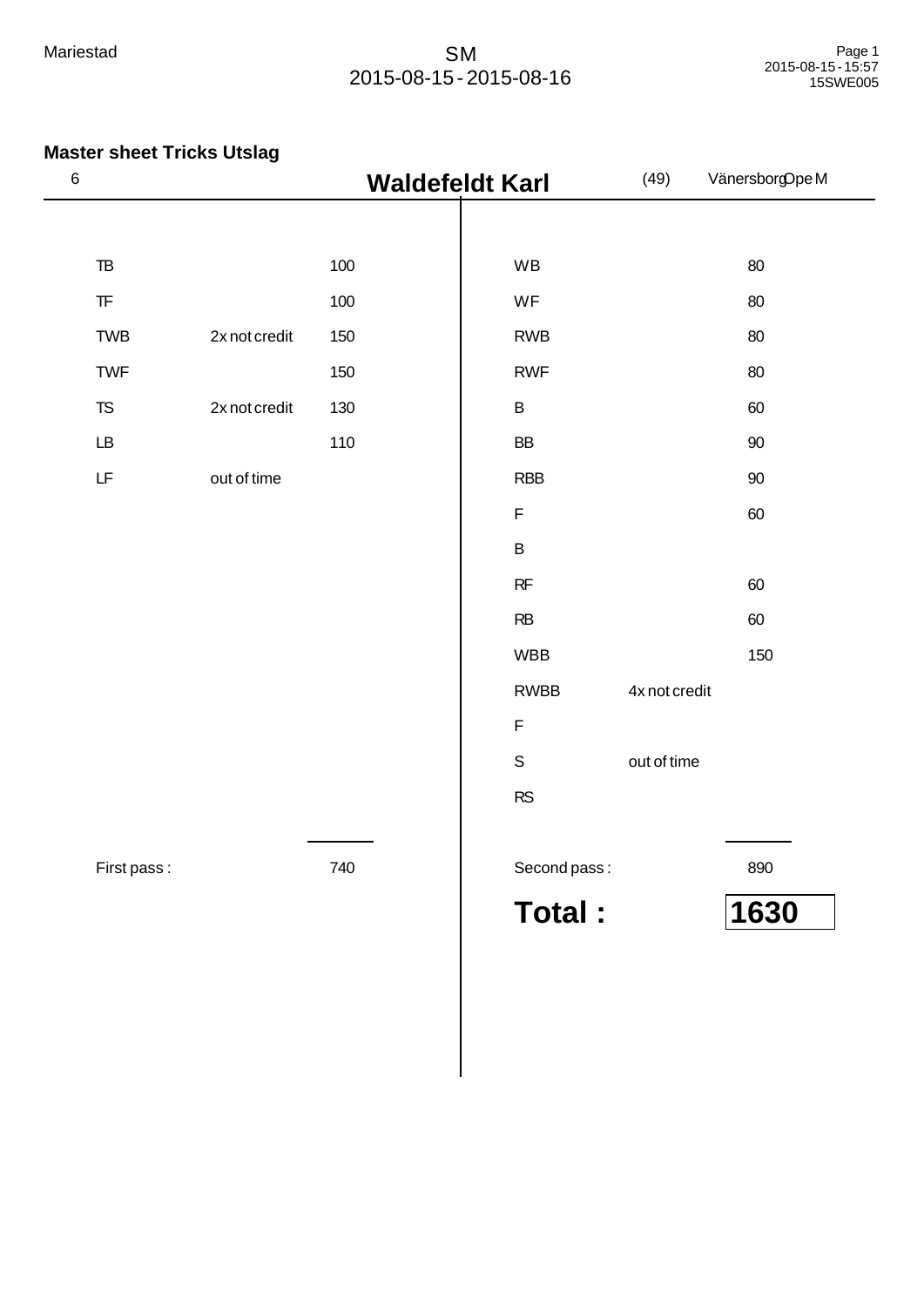**Master sheet Tricks Utslag**

First pass : 250

#### Mariestad SM 2015-08-15 - 2015-08-16

# <sup>7</sup>**Larsson Erik** (25) VänersborgOpe M 2SKIS B 30  $F \hspace{1.5cm} 30$ RB 30  $RF$  30 O 40  $RO$  40 WB 5x not credit  $WF$  50  $S \hspace{1.6cm} 40$ RS 2x not credit 40 RS B 60 **F** 60 O Fall

Second pass : 200

**Total : 450**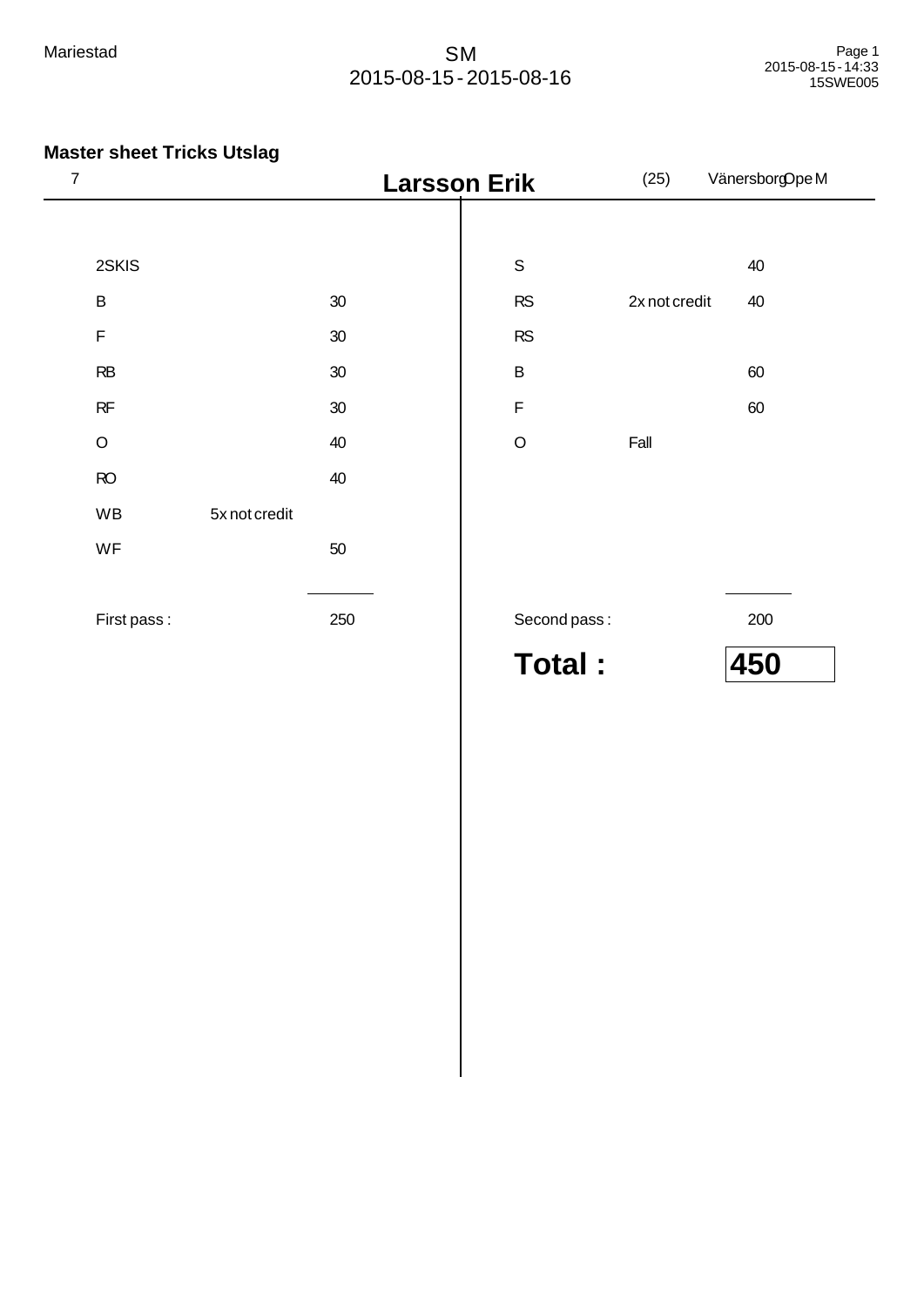| 8           |      |     | Härnströmer Tobias     | (17)          | VänersborgOpe M |
|-------------|------|-----|------------------------|---------------|-----------------|
|             |      |     |                        |               |                 |
| $\sf B$     |      | 60  | <b>TS</b>              |               | 130             |
| F           |      | 60  | TB                     |               | 100             |
| RB          |      | 60  | $\mathsf{T}\mathsf{F}$ |               | 100             |
| RF          |      | 60  | <b>TWB</b>             |               | 150             |
| $\circ$     |      | 90  | <b>TWF</b>             | 5x not credit |                 |
| RO          |      | 90  | $\sf B$                | Fall          |                 |
| WB          | Fall |     |                        |               |                 |
|             |      |     |                        |               |                 |
| First pass: |      | 420 | Second pass:           |               | 480             |
|             |      |     | Total:                 |               | 900             |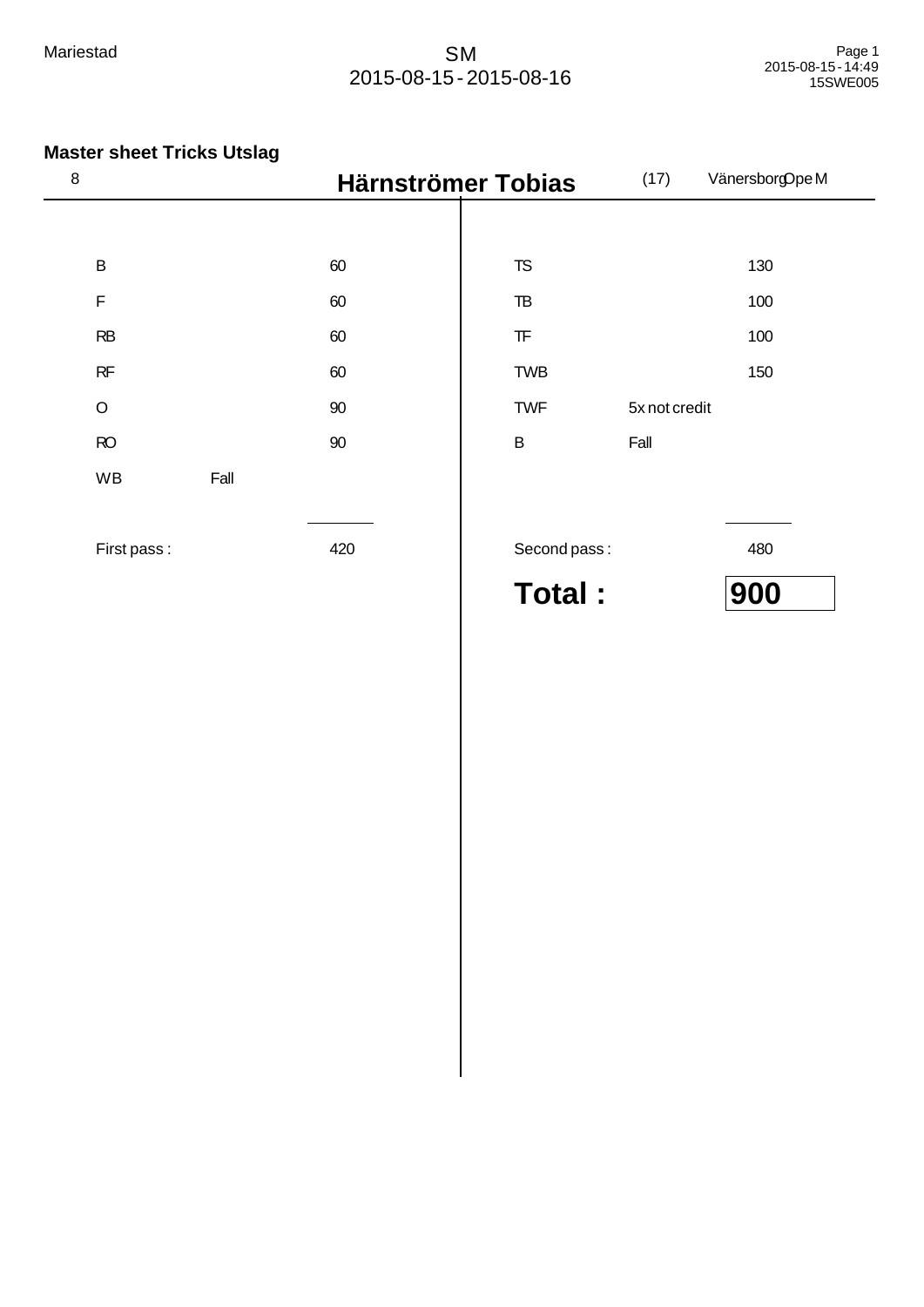| $\boldsymbol{9}$ |               |        | <b>Lithner Erik</b> | (30)        | Karlstad | OpeM |
|------------------|---------------|--------|---------------------|-------------|----------|------|
|                  |               |        |                     |             |          |      |
| 2SKIS            |               |        | $\sf B$             |             | 60       |      |
| $\mathsf S$      | 3x not credit |        | $\mathsf F$         |             | 60       |      |
| RS               | 3x not credit |        | RB                  |             | 60       |      |
| $\sf B$          |               | 30     | $\sf RF$            |             | 60       |      |
| $\mathsf F$      |               | 30     | WB                  |             | 80       |      |
| RB               |               | 30     | WF                  |             | 80       |      |
| $\sf RF$         |               | $30\,$ | <b>RWB</b>          |             | 80       |      |
| $\mathsf O$      |               | 40     | <b>RWF</b>          |             | 80       |      |
| RO               |               | 40     | $\mathsf O$         |             | $90\,$   |      |
| WB               | 5x not credit |        | <b>WFLIPB</b>       | out of time |          |      |
| WF               | 3x not credit |        | $\mathsf S$         |             |          |      |
| <b>RWB</b>       | out of time   |        |                     |             |          |      |
| <b>RWF</b>       |               |        |                     |             |          |      |
| First pass:      |               | 200    | Second pass:        |             | 650      |      |
|                  |               |        | <b>Total:</b>       |             | 850      |      |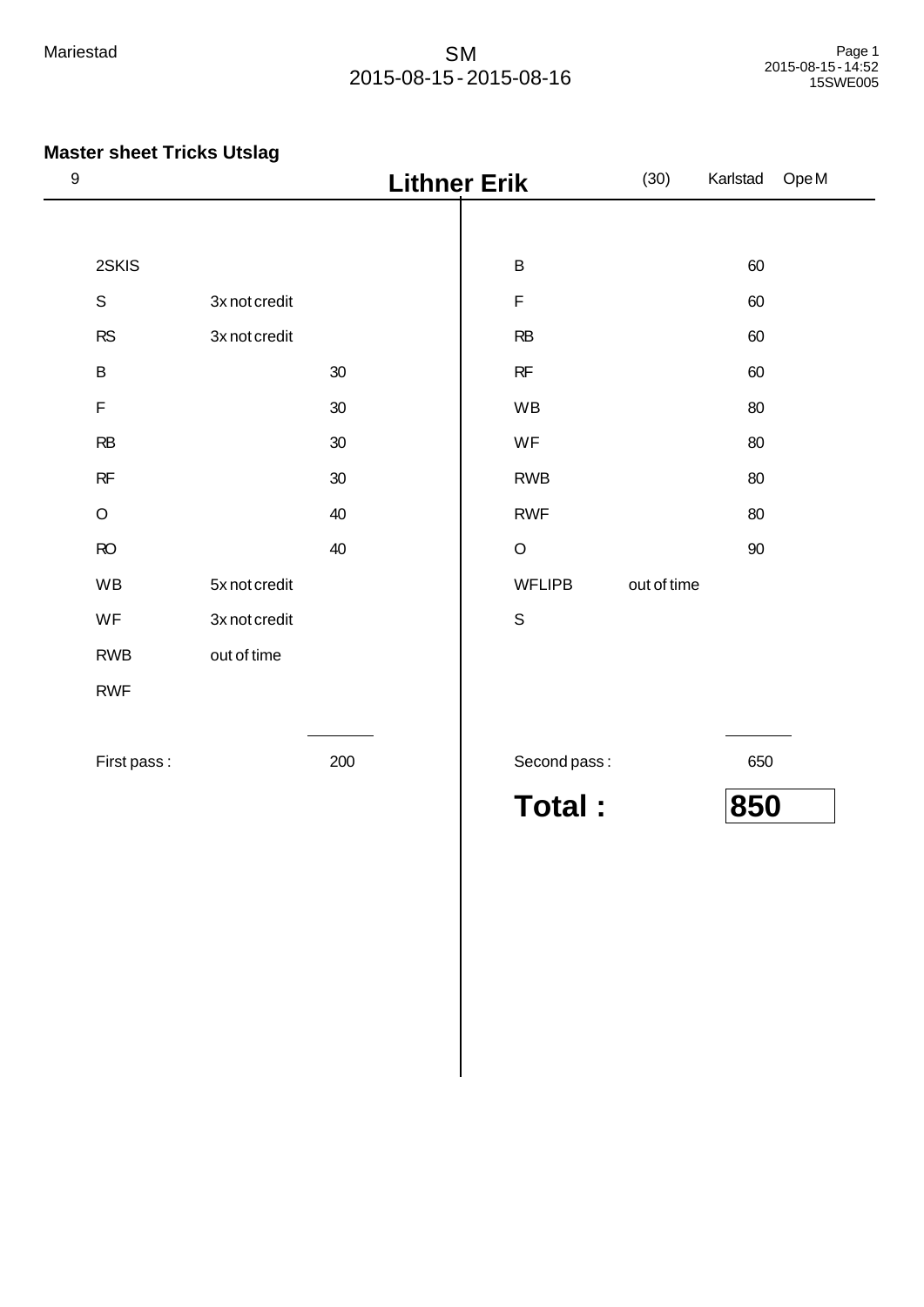| 10               |               | <b>Mccormick Patrick</b> |               | (31)          | Ope <sub>M</sub><br>Karlstad |
|------------------|---------------|--------------------------|---------------|---------------|------------------------------|
|                  |               |                          |               |               |                              |
| T7F              |               | 450                      | WB            | 3x not credit |                              |
| T <sub>5</sub> B |               | 350                      | W5F           |               | 310                          |
| <b>TBB</b>       |               | 200                      | $\sf B$       |               | 60                           |
| <b>RTBB</b>      |               | 200                      | RW5F          | Fall          |                              |
| <b>TWBB</b>      |               | 330                      |               |               |                              |
| <b>RTWBB</b>     | 2x not credit | 330                      |               |               |                              |
| <b>TBB</b>       |               |                          |               |               |                              |
| <b>RTBB</b>      |               |                          |               |               |                              |
| T <sub>5F</sub>  | 1x not credit | 350                      |               |               |                              |
| <b>TWO</b>       |               | 300                      |               |               |                              |
| <b>TWLO</b>      | Fall          |                          |               |               |                              |
|                  |               |                          |               |               |                              |
| First pass:      |               | 2510                     | Second pass:  |               | 370                          |
|                  |               |                          | <b>Total:</b> |               | 2880                         |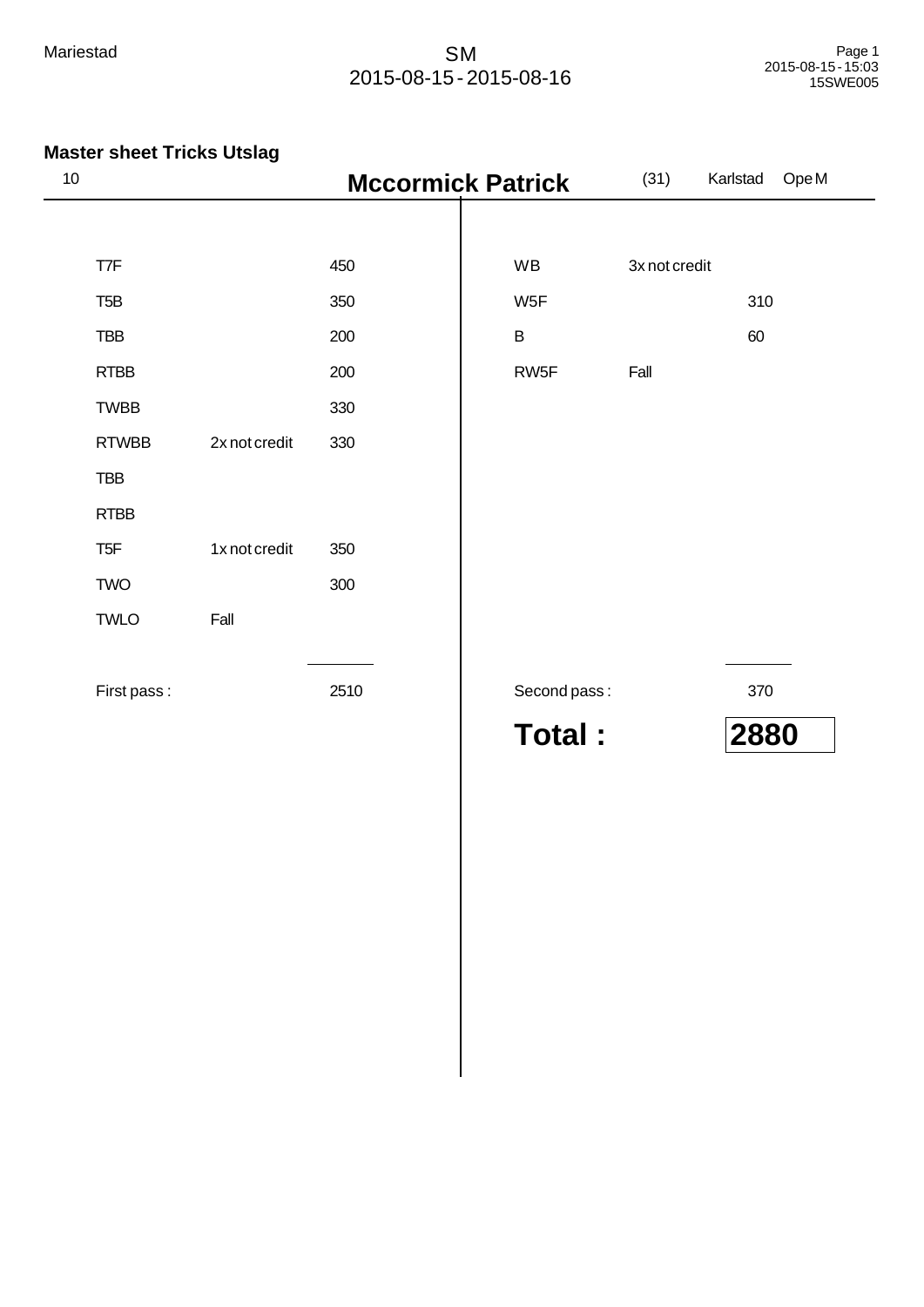| 11 |                                                  |               | <b>Waldefeldt John</b> |               | (48) | VänersborgOpeM |
|----|--------------------------------------------------|---------------|------------------------|---------------|------|----------------|
|    |                                                  |               |                        |               |      |                |
|    | ${\tt TB}$                                       |               | 100                    | $\sf B$       |      | 60             |
|    | $\ensuremath{\mathsf{T}}\ensuremath{\mathsf{F}}$ |               | 100                    | $\mathsf F$   |      | 60             |
|    | <b>TWB</b>                                       | 1x not credit | 150                    | RB            | Fall |                |
|    | <b>TWF</b>                                       | 5x not credit |                        |               |      |                |
|    | <b>TS</b>                                        | 5x not credit |                        |               |      |                |
|    | $\mathsf{L}\mathsf{B}$                           |               | 110                    |               |      |                |
|    | LF                                               |               | 110                    |               |      |                |
|    | <b>WO</b>                                        | Fall          |                        |               |      |                |
|    |                                                  |               |                        |               |      |                |
|    | First pass:                                      |               | 570                    | Second pass:  |      | 120            |
|    |                                                  |               |                        | <b>Total:</b> |      | 690            |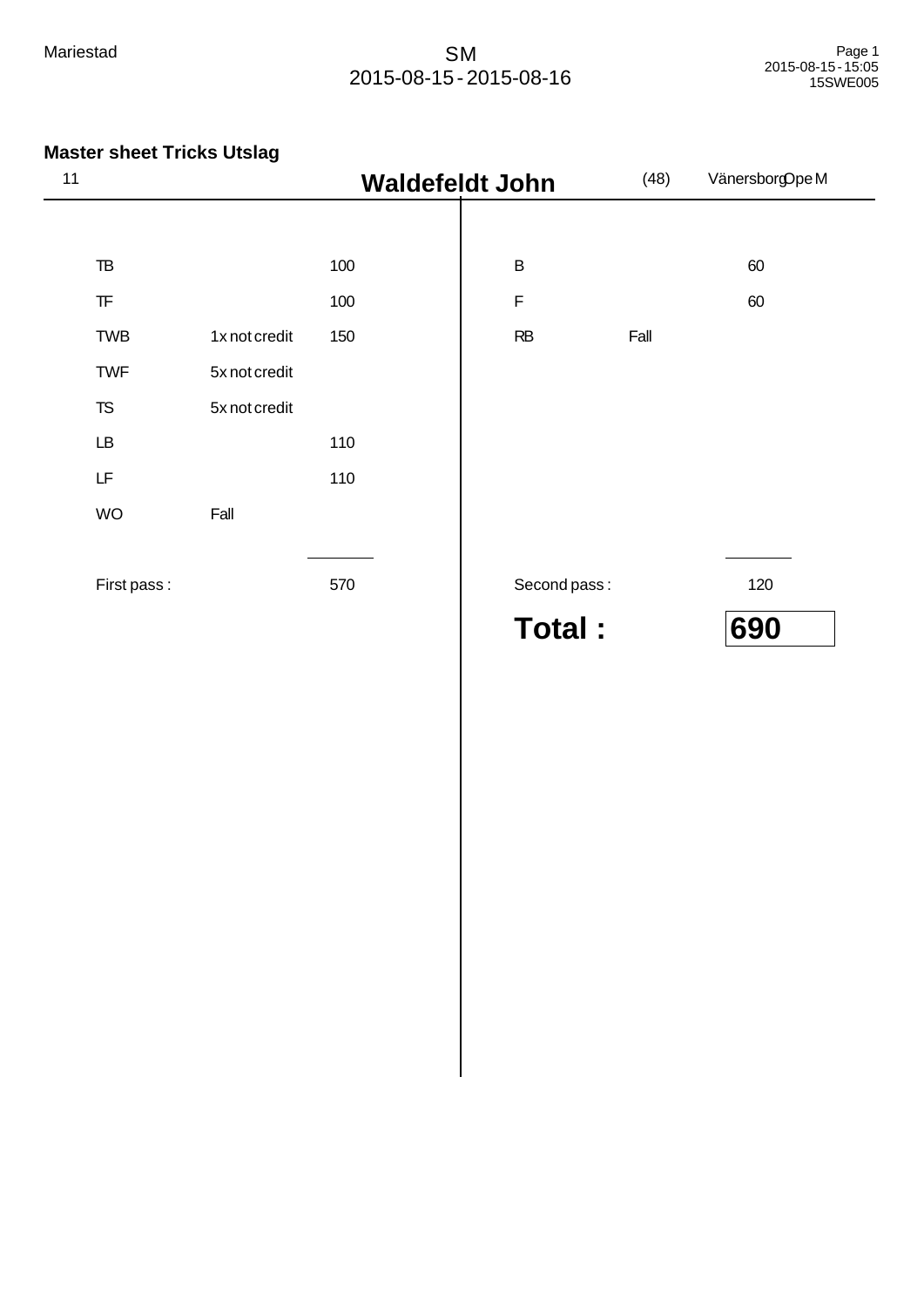# **Master sheet Tricks Utslag**

| 12 |                                                                                             |      | <b>Aderum Tobias</b> |              | (1)  | VänersborgOpeM |
|----|---------------------------------------------------------------------------------------------|------|----------------------|--------------|------|----------------|
|    |                                                                                             |      |                      |              |      |                |
|    | 2SKIS                                                                                       |      |                      | $\sf B$      |      | 60             |
|    | $\sf B$                                                                                     |      | $30\,$               | $\mathsf F$  |      | 60             |
|    | $\mathsf F$                                                                                 |      | $30\,$               | RB           |      | 60             |
|    | RB                                                                                          |      | $30\,$               | RF           |      | 60             |
|    | RF                                                                                          |      | $30\,$               | $\circ$      |      | $90\,$         |
|    | $\mathsf O$                                                                                 |      | 40                   | RO           |      | $90\,$         |
|    | RO                                                                                          |      | 40                   | $\mathsf S$  |      | $40\,$         |
|    | $\mathsf S$                                                                                 |      | 20                   | RS           |      | 40             |
|    | RS                                                                                          |      | $20\,$               | WB           | Fall |                |
|    | $\sf B$                                                                                     |      |                      |              |      |                |
|    | $\mathsf{LF}% _{0}\left( \mathcal{N}\right) \equiv\mathsf{LF}_{0}\left( \mathcal{N}\right)$ | Fall |                      |              |      |                |
|    |                                                                                             |      |                      |              |      |                |
|    | First pass:                                                                                 |      | 240                  | Second pass: |      | 500            |

**Total : 740**